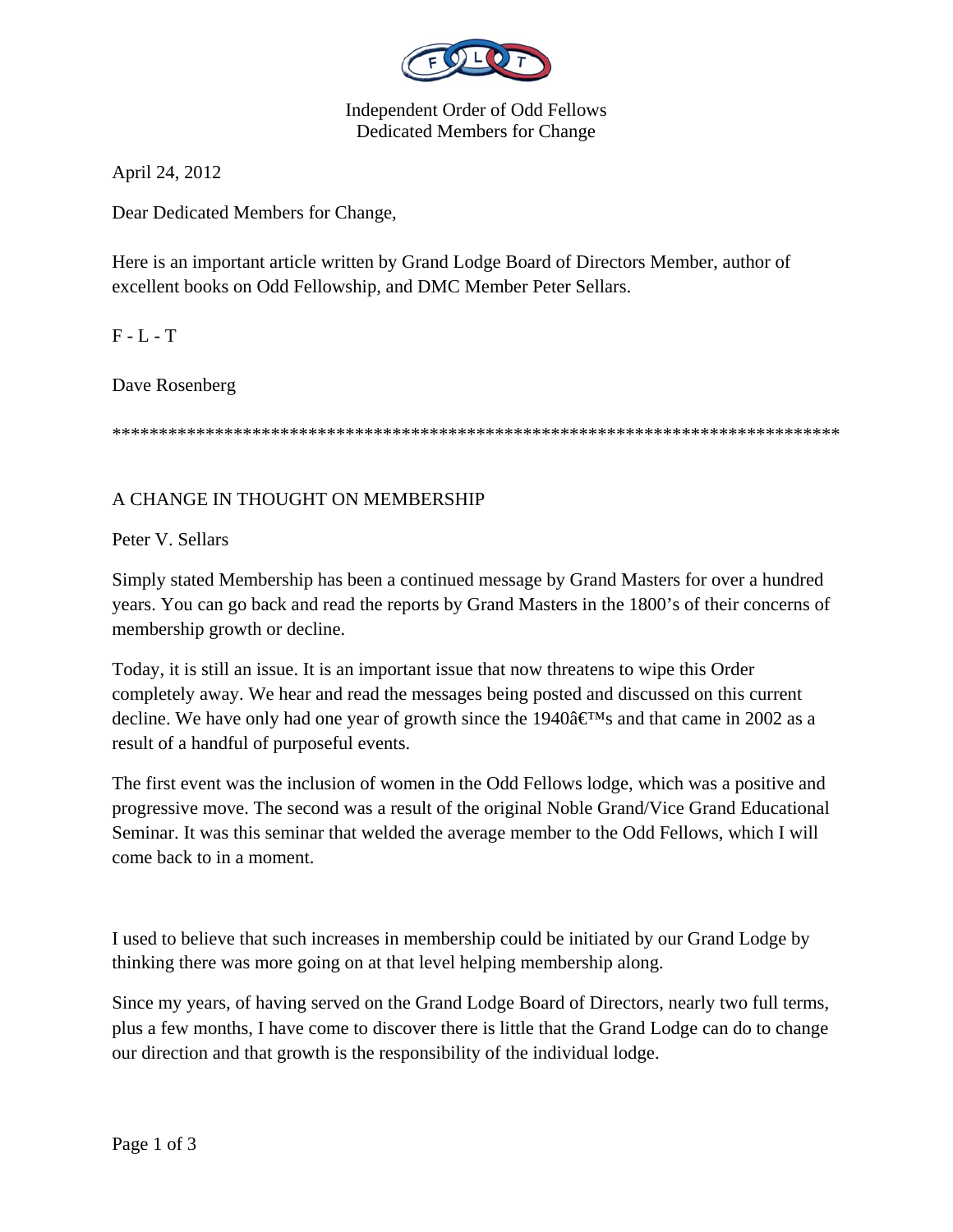

Independent Order of Odd Fellows Dedicated Members for Change

Your Grand Lodge can provide your lodge with brochures, literature, books, paraphernalia, banners, pins, and other desired items helpful to your lodge's presentation in the community. In addition, the Grand Lodge appoints a Membership Committee, which I am its chair. What we provide the lodges with are methods of growth and ideas for growth that come directly from successful lodges. These are published in the California Odd Fellows and Rebekahs magazine. This is what your Grand Lodge can provide. There is no magic being disseminated from the top down.

Perhaps on the Grand Lodge level, which works too, few Grand Masters have had the wisdom to provide encouragement to the lodges visited during their years. Some provide encouragement by listening and making positive and progressive suggestions.

My thoughts used to be that I thought more things would come from Grand Lodge to the lodges, but that will not happen - ever. But, that is not discouraging. Keep in mind the things we really need to happen must occur at the Sovereign Grand Lodge level. One of those "things" did occur in our last SGL magazine. Did you read the page by the Membership committee, which advised our lodges to get involved with the community and to support a local entity like the Boy Scouts or other community group? My brothers and sisters, that is the most important suggestion I have ever seen from the SGL! That was the door being opened for us. Our Grand Lodge could not have given us such leeway because it does not possess that authority. But, SGL did open the door.

The matter that SGL has not addressed for us yet, is the consolidation of what it is we should be supporting - what program best defines us as an Order. We cannot support a Visual Research Program, an Arthritis Association, Homes for the Aged, Cambodian Village, United Pilgrimage for Youth, and so on. We need a clear and defined program - a single program which defines us and a place where we can support. Putting dollars into several well-intended programs is honorable, but putting dollars into one charity gives us the effectiveness we need. It gives us a defined purpose. It gives us the biggest and most important tool when telling someone what it is we do as an Order.

Going back to what I started with, the year we saw an increase was primarily due to the Noble Grand/Vice Grand Seminar, which had evolved into the Educational Seminar before ending this past year. This program was primarily started by PGM Don Lang. He deserves a great deal of credit for what he did for this jurisdiction, but was never fully recognized. I realize now, that a Membership Committee is only good for what I mentioned earlier and an Educational Seminar is what is most effective. It takes more work, but it is what brought newer members together and brought socialization of different lodges. It brought ideas and encouragement to members - our future leaders.